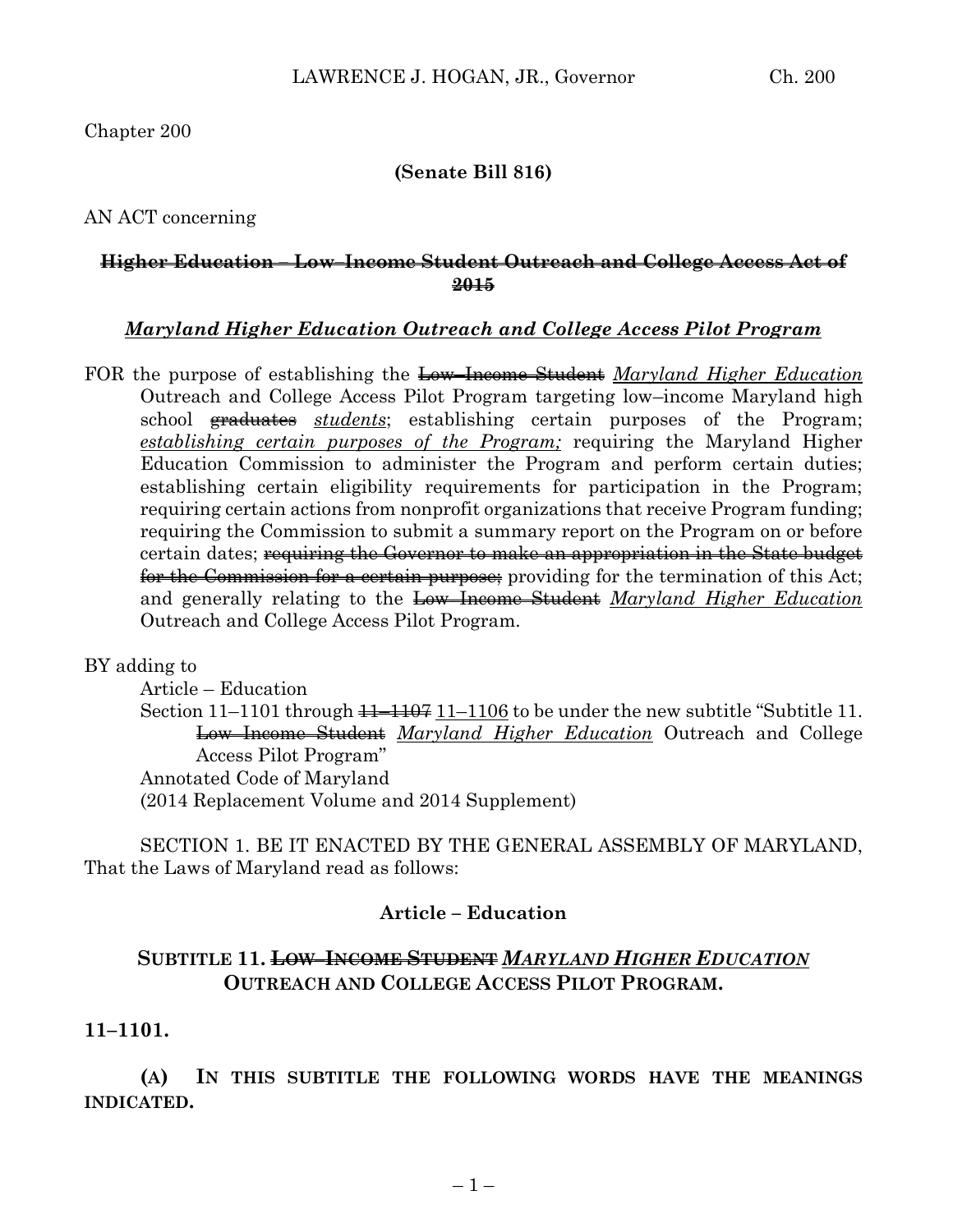**(B) "NONPROFIT ORGANIZATION" MEANS AN ORGANIZATION THAT IS EXEMPT OR ELIGIBLE FOR EXEMPTION FROM TAXATION UNDER § 501(C)(3) OF THE INTERNAL REVENUE CODE.**

**(C) "PROGRAM" MEANS THE LOW–INCOME STUDENT** *MARYLAND HIGHER EDUCATION* **OUTREACH AND COLLEGE ACCESS PILOT PROGRAM.**

**11–1102.**

**THERE IS A LOW–INCOME STUDENT** *MARYLAND HIGHER EDUCATION* **OUTREACH AND COLLEGE ACCESS PILOT PROGRAM.**

**11–1103.**

**THE PURPOSES OF THE PROGRAM ARE TO:**

**(1) ENCOURAGE LOW–INCOME MARYLAND HIGH SCHOOL GRADUATES** *STUDENTS* **TO ATTEND AND COMPLETE COLLEGE;**

**(2) CONNECT POTENTIAL COLLEGE AND UNIVERSITY STUDENTS WITH NONPROFIT ORGANIZATIONS THAT HAVE A HISTORY OF SUCCESSFUL HIGHER EDUCATION OUTCOMES FOR TARGETED YOUTH;**

**(3) CREATE AN EQUAL MATCHING FUND FOR NONPROFIT ORGANIZATIONS TO ACCESS IN ORDER TO INCREASE COLLEGE OUTREACH SERVICES TO LOW–INCOME STUDENTS;**

**(4) PROVIDE FUNDING FOR NONPROFIT ORGANIZATIONS THAT ARE ALREADY ESTABLISHED IN COMMUNITIES TO PROVIDE TARGETED OUTREACH TO ENCOURAGE LOW–INCOME STUDENTS TO ENROLL IN COLLEGE; AND**

**(5) ESTABLISH A 2–YEAR PILOT PROGRAM TO DETERMINE IF THE PROGRAM CAN LEAD TO AN INCREASE IN LOW–INCOME STUDENTS ATTENDING AND SUCCEEDING IN COLLEGE.**

**11–1104.**

**(A) THE COMMISSION SHALL ADMINISTER THE PROGRAM.**

**(B) TO CARRY OUT THE PURPOSES OF THE PROGRAM, THE COMMISSION SHALL:**

**(1) ESTABLISH A GRANT PROGRAM TO BE PUBLISHED ON THE COMMISSION'S WEB SITE THROUGH WHICH NONPROFIT ORGANIZATIONS MAY**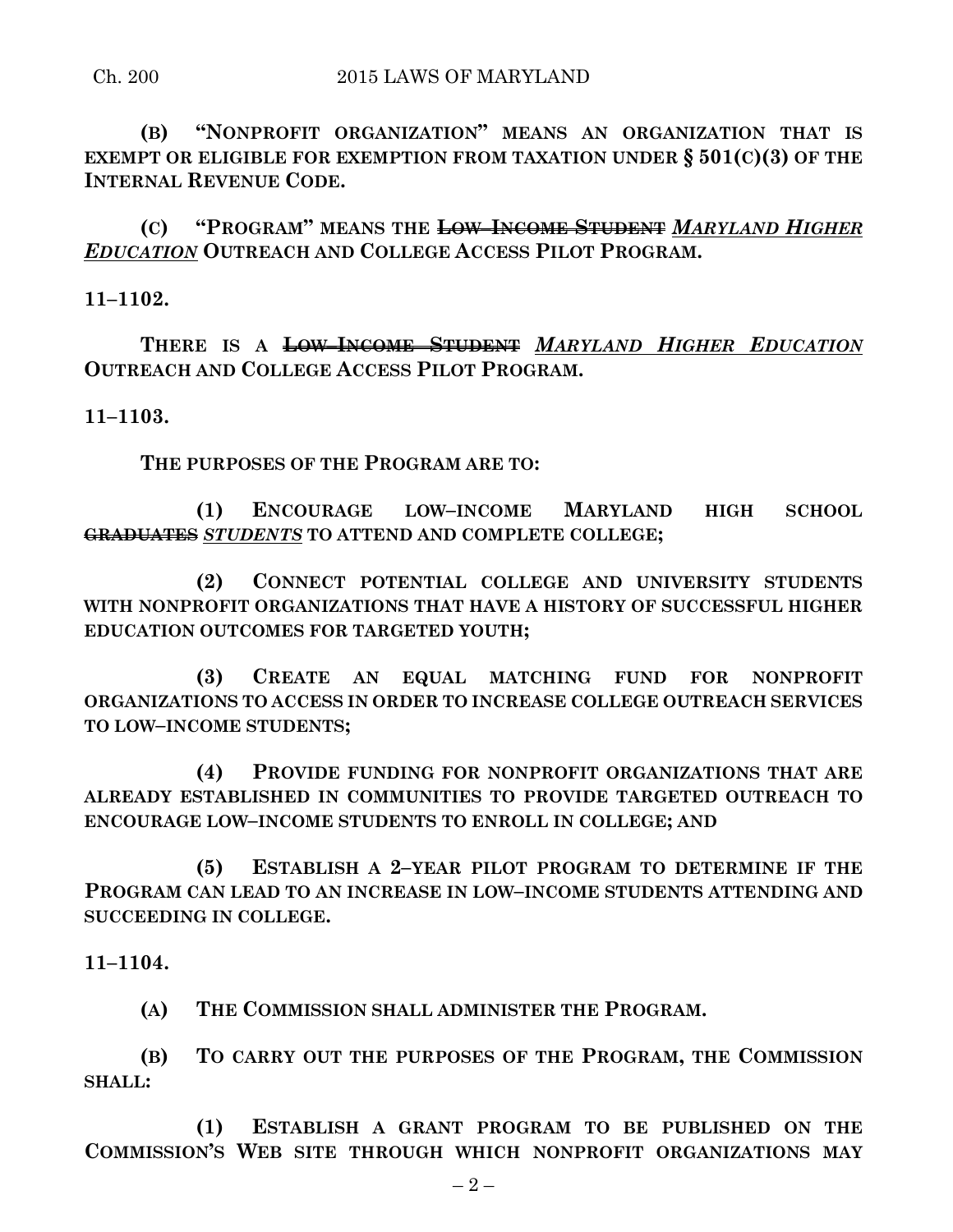**LEARN ABOUT ELIGIBILITY, APPLICATION, AND COMPLIANCE REQUIREMENTS AND APPLY FOR FUNDING AS PROVIDED UNDER THIS SUBTITLE;**

**(2) DEVELOP APPLICATION REQUIREMENTS AND REVIEW AND APPROVE APPLICATIONS;**

**(3) DEVELOP A PROCESS FOR VERIFYING THAT MATCHING FUNDS ARE AVAILABLE; AND**

**(4) ALLOCATE FUNDING TO APPROVED NONPROFIT ORGANIZATIONS ON A COMPETITIVE BASIS.**

**11–1105.**

**(A) TO BE ELIGIBLE FOR PARTICIPATION IN THE PROGRAM, A NONPROFIT ORGANIZATION SHALL:**

**(1) BE LOCATED IN THE STATE;**

**(2) HAVE A CONTRACT OR MEMORANDUM OF UNDERSTANDING WITH A LOCAL SCHOOL SYSTEM OR AN INSTITUTION OF HIGHER EDUCATION OR MUST ESTABLISH ONE IF ONE DOES NOT EXIST; AND**

**(3) DEMONSTRATE AN EQUAL MATCH FOR FUNDS REQUESTED.**

**(B) A NONPROFIT ORGANIZATION THAT RECEIVES FUNDING THROUGH THE PROGRAM SHALL:**

**(1) SUBMIT DATA ON OUTREACH PROGRAMS;**

**(2) TRACK STUDENT PROGRESS THROUGH THE HIGHER EDUCATION SYSTEM; AND** 

**(3) SUBMIT ANNUAL REPORTS TO THE COMMISSION ON OR BEFORE OCTOBER 1 FOLLOWING THE FISCAL YEAR IN WHICH FUNDS WERE RECEIVED.**

**11–1106.**

**(A) THE COMMISSION SHALL PREPARE A REPORT ON THE PROGRAM THAT INCLUDES:**

**(1) A SUMMARY OF THE REPORTS RECEIVED REGARDING THE PROGRAM;**